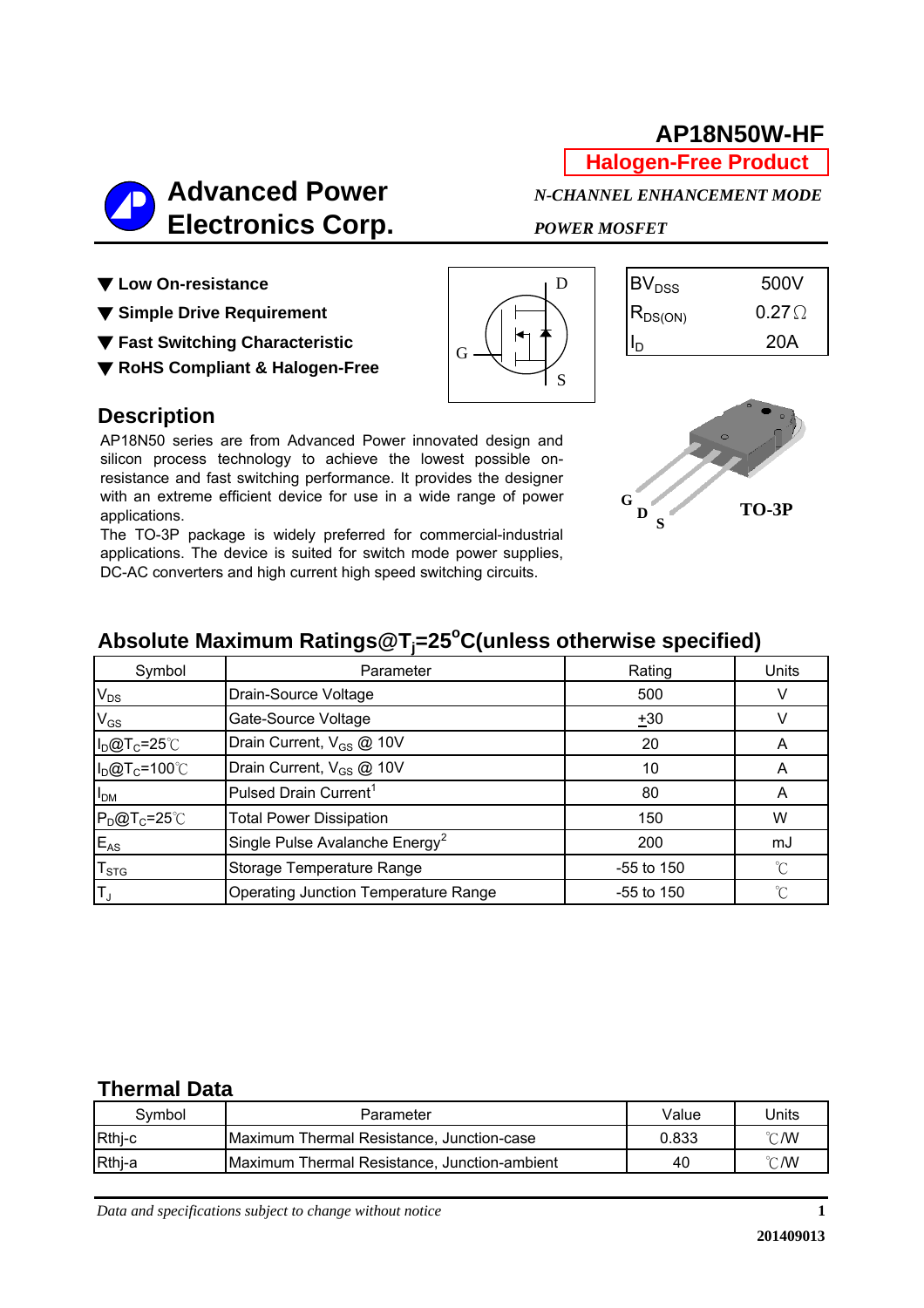

# Electrical Characteristics@T<sub>j</sub>=25°C(unless otherwise specified)

| Symbol                     | Parameter                                      | <b>Test Conditions</b>                    | Min.                     | Typ. | Max.                     | Units  |
|----------------------------|------------------------------------------------|-------------------------------------------|--------------------------|------|--------------------------|--------|
| BV <sub>DSS</sub>          | Drain-Source Breakdown Voltage                 | $V_{GS}$ =0V, I <sub>D</sub> =1mA         | 500                      |      |                          | $\vee$ |
| $R_{DS(ON)}$               | Static Drain-Source On-Resistance <sup>3</sup> | $V_{GS}$ =10V, $I_{D}$ =10A               |                          |      | 0.27                     | Ω      |
| $V_{GS(th)}$               | Gate Threshold Voltage                         | $V_{DS} = V_{GS}$ , I <sub>D</sub> =250uA | 2                        |      | 4                        | $\vee$ |
| $g_{fs}$                   | <b>Forward Transconductance</b>                | $V_{DS} = 10V$ , $I_D = 10A$              |                          | 10   |                          | S      |
| $I_{DSS}$                  | Drain-Source Leakage Current                   | $V_{DS}$ =400V, $V_{GS}$ =0V              |                          |      | 100                      | uA     |
| $I_{GSS}$                  | Gate-Source Leakage                            | $V_{GS} = \pm 30V$ , $V_{DS} = 0V$        |                          |      | $+100$                   | nA     |
| $\mathsf{Q}_{\mathsf{g}}$  | Total Gate Charge                              | $ID=20A$                                  | -                        | 94   | 150                      | nС     |
| $\mathsf{Q}_{\mathsf{gs}}$ | Gate-Source Charge                             | $V_{DS} = 400V$                           | $\overline{\phantom{a}}$ | 23   | $\blacksquare$           | nС     |
| $\mathbf{Q}_{\text{gd}}$   | Gate-Drain ("Miller") Charge                   | $V_{GS}$ =10V                             | $\overline{\phantom{a}}$ | 36   | $\overline{\phantom{0}}$ | nС     |
| $t_{d(on)}$                | Turn-on Delay Time                             | $V_{DD}$ =200V                            | $\overline{\phantom{a}}$ | 113  | $\overline{\phantom{0}}$ | ns     |
| $t_{r}$                    | <b>Rise Time</b>                               | $ID=10A$                                  | $\overline{\phantom{a}}$ | 80   | $\overline{\phantom{a}}$ | ns     |
| $t_{d(\text{off})}$        | <b>Turn-off Delay Time</b>                     | $R_G = 50 \Omega$                         | -                        | 525  | $\overline{\phantom{0}}$ | ns     |
| $t_f$                      | Fall Time                                      | $V_{GS}$ =10V                             | ۰                        | 100  | $\overline{\phantom{a}}$ | ns     |
| $\mathbf{C}_{\text{iss}}$  | Input Capacitance                              | $V_{GS} = 0V$                             | $\overline{\phantom{a}}$ | 4600 | 7400                     | pF     |
| $C_{\rm{oss}}$             | <b>Output Capacitance</b>                      | $V_{DS} = 25V$                            |                          | 350  | $\overline{\phantom{a}}$ | pF     |
| $C_{\text{rss}}$           | Reverse Transfer Capacitance                   | f=1.0MHz                                  |                          | 10   |                          | рF     |

### **Source-Drain Diode**

| Symbol           | Parameter                       | <b>Test Conditions</b> | Min. | ⊤ур. | Max. | Units |
|------------------|---------------------------------|------------------------|------|------|------|-------|
| $V_{SD}$         | Forward On Voltage <sup>3</sup> | $IS=20A, VGS=0V$       |      | -    | 1.3  |       |
| lt <sub>rr</sub> | Reverse Recovery Time           | $Is=20A, VGS=0V$       |      | 490  |      | ns    |
| $Q_{rr}$         | Reverse Recovery Charge         | $dl/dt = 100A/\mu s$   |      | 10   |      | uC    |

#### **Notes:**

1.Pulse width limited by Max junction temperature.

2.Starting T<sub>j</sub>=25°C , V<sub>DD</sub>=50V , L=1mH , R<sub>G</sub>=25Ω

3.Pulse test

THIS PRODUCT IS SENSITIVE TO ELECTROSTATIC DISCHARGE, PLEASE HANDLE WITH CAUTION.

USE OF THIS PRODUCT AS A CRITICAL COMPONENT IN LIFE SUPPORT OR OTHER SIMILAR SYSTEMS IS NOT AUTHORIZED. APEC DOES NOT ASSUME ANY LIABILITY ARISING OUT OF THE APPLICATION OR USE OF ANY PRODUCT OR CIRCUIT DESCRIBED HEREIN; NEITHER DOES IT CONVEY ANY LICENSE UNDER ITS PATENT RIGHTS, NOR THE RIGHTS OF OTHERS. APEC RESERVES THE RIGHT TO MAKE CHANGES WITHOUT FURTHER NOTICE TO ANY PRODUCTS HEREIN TO IMPROVE RELIABILITY, FUNCTION OR DESIGN.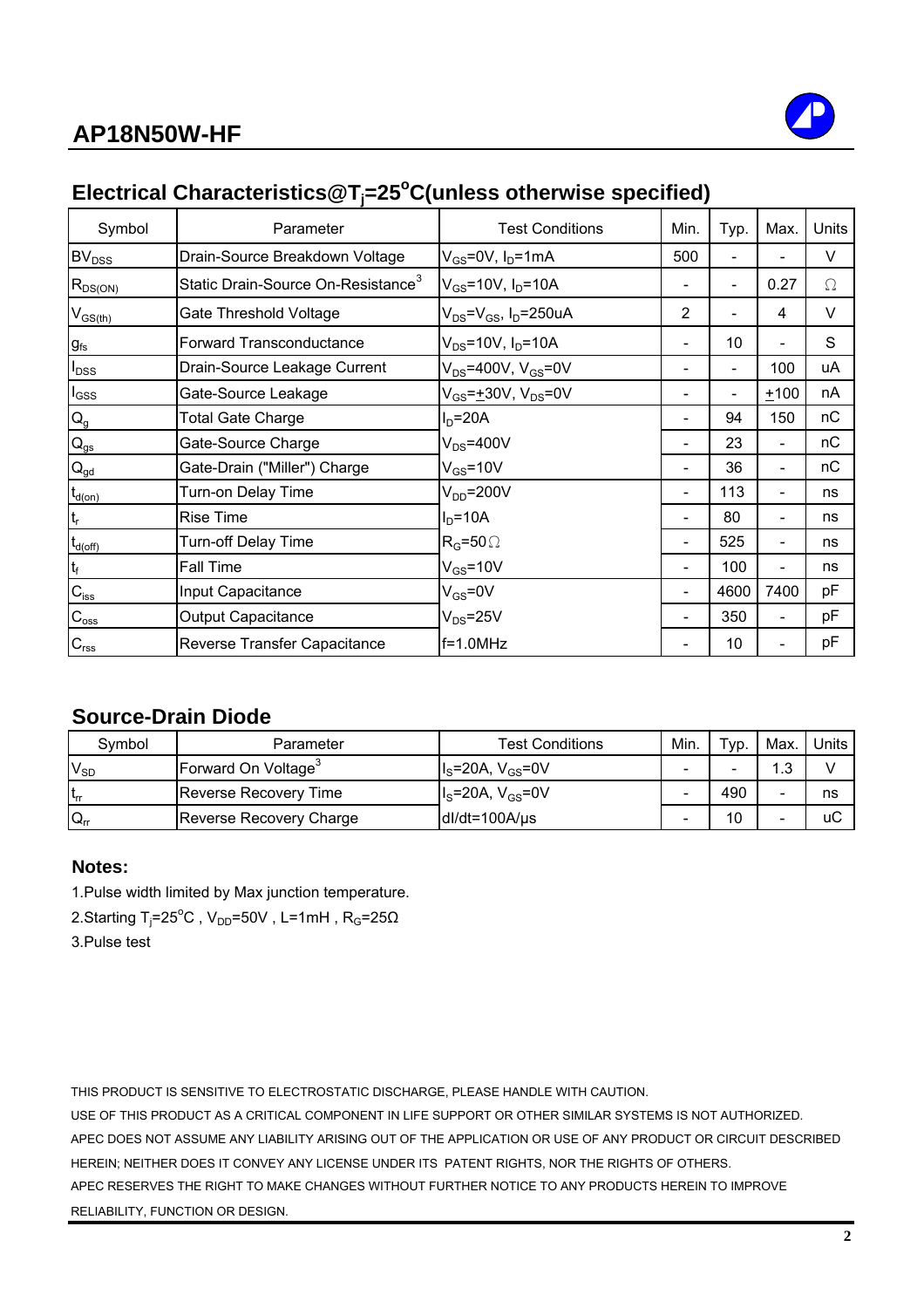





**Fig 3. Normalized BV**<sub>DSS</sub> v.s. Junction Fig 4. Normalized On-Resistance  **Temperature v.s. Junction Temperature**





 **Fig 1. Typical Output Characteristics Fig 2. Typical Output Characteristics**





Fig 5. Forward Characteristic of Fig 6. Gate Threshold Voltage v.s. **Reverse Diode Junction Temperature**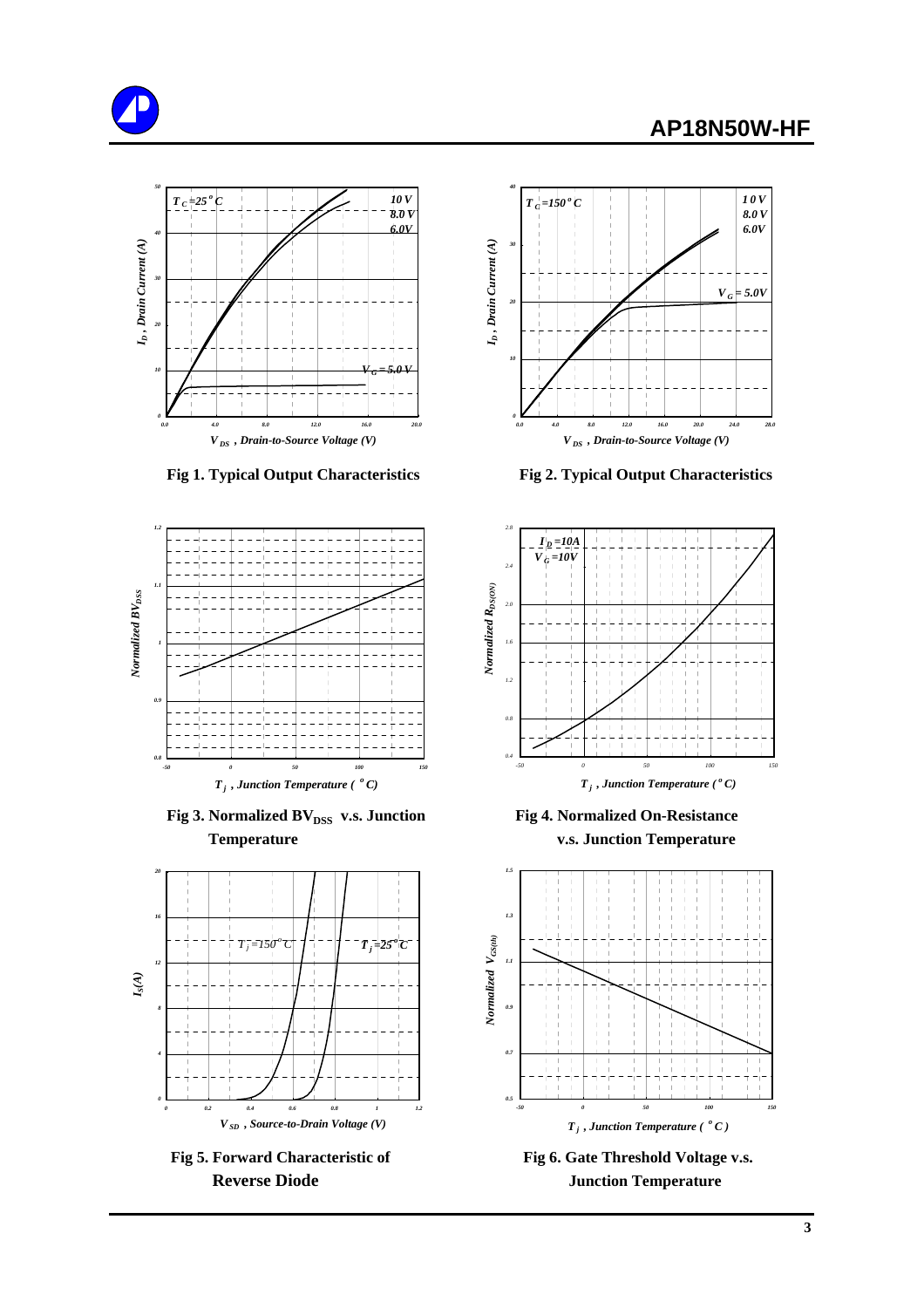### **AP18N50W-HF**









Fig 11. Switching Time Waveform Fig 12. Gate Charge Waveform



 **Fig 7. Gate Charge Characteristics Fig 8. Typical Capacitance Characteristics**



Fig 9. Maximum Safe Operating Area Fig 10. Effective Transient Thermal Impedance

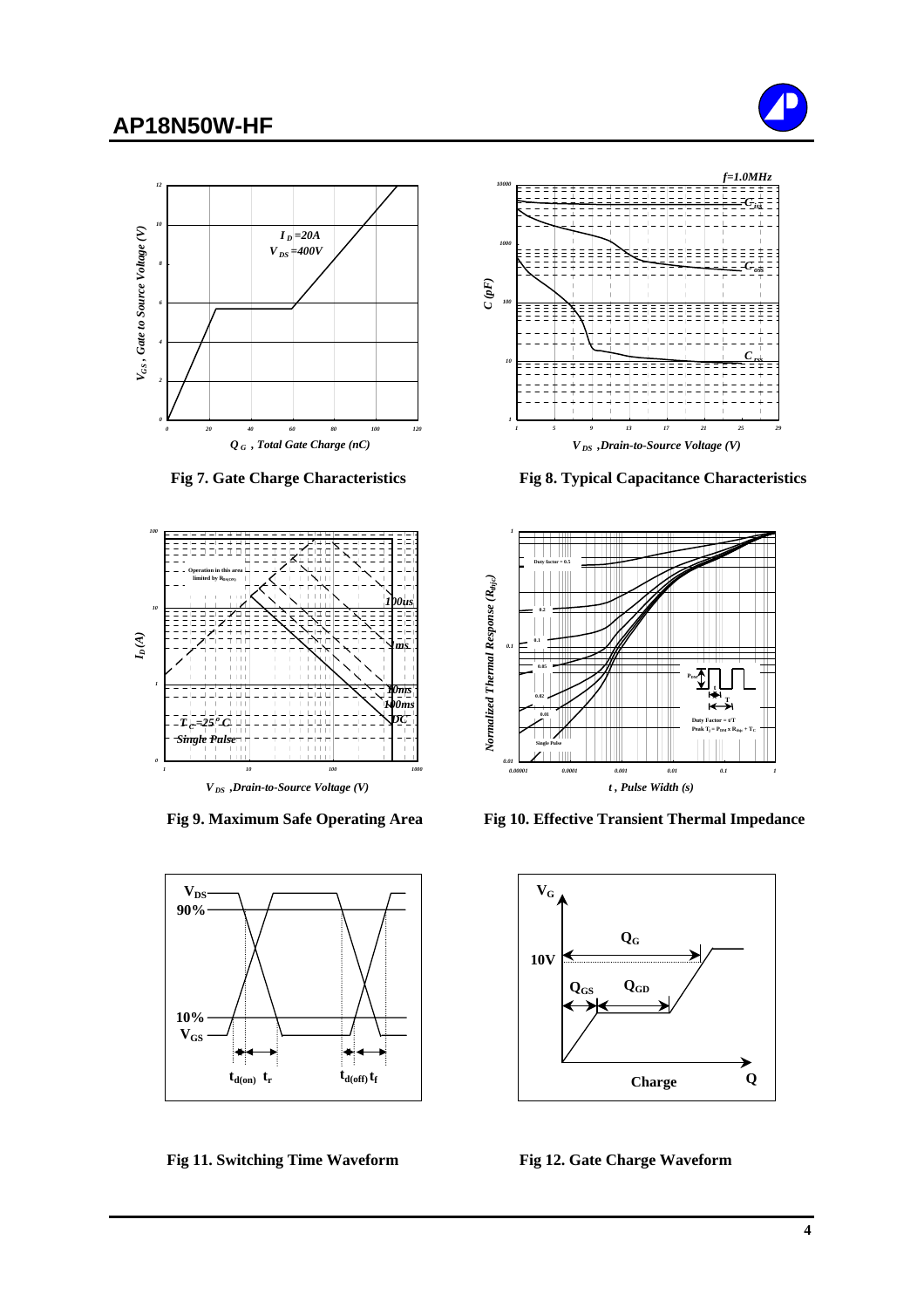

# **MARKING INFORMATION**

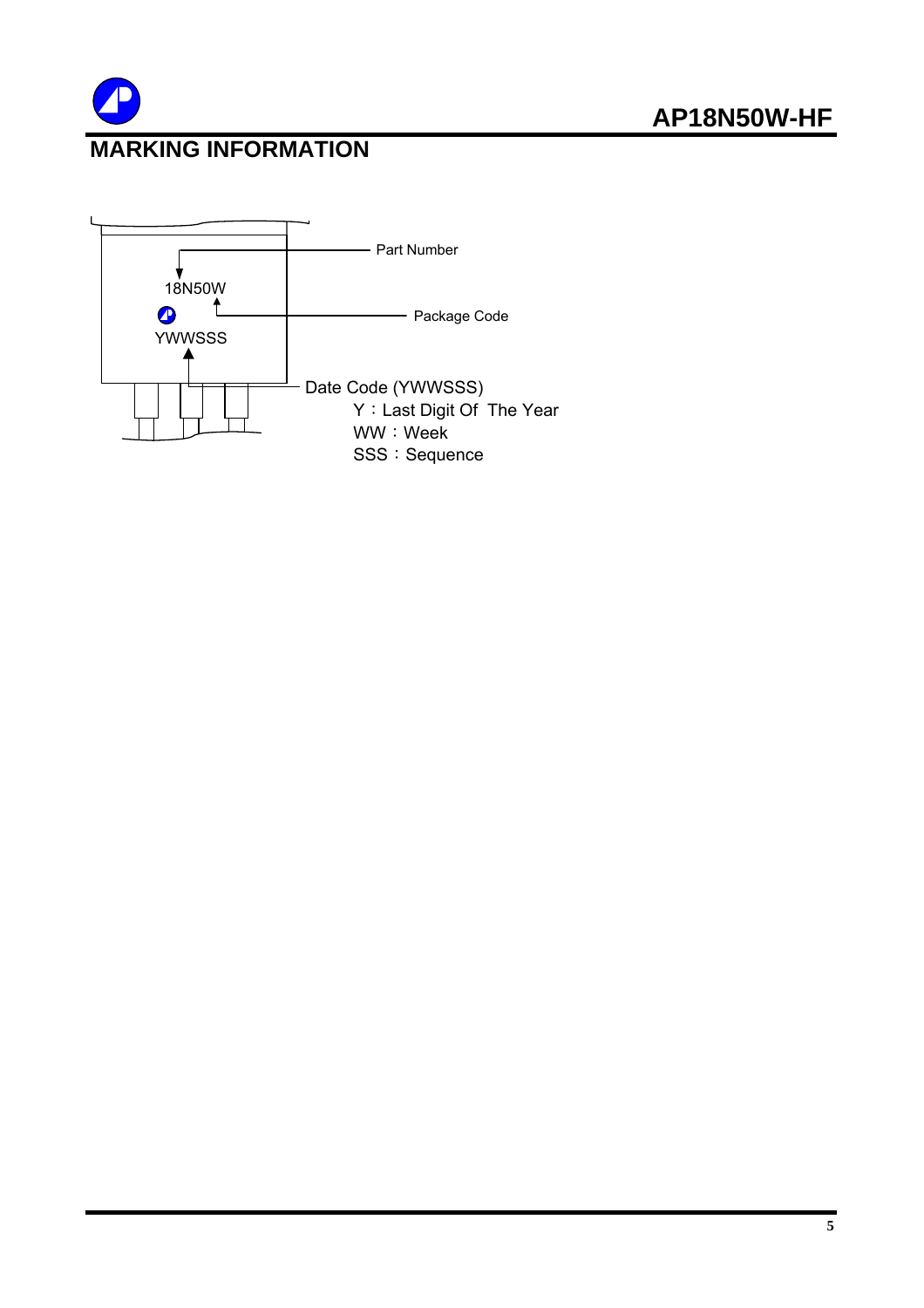

#### ADVANCED POWER ELECTRONICS CORP.

# **Package Outline : TO-3P**



| Millimeters |            |            |  |
|-------------|------------|------------|--|
| <b>MIN</b>  | <b>NOM</b> | <b>MAX</b> |  |
| 4.30        | 4.50       | 4.70       |  |
| 0.75        | 1.00       | 1.30       |  |
| 1.70        | 2.00       | 2.30       |  |
| 1.70        | 2.00       | 2.30       |  |
| 0.50        | 0.60       | 0.90       |  |
| 1.30        | 1.50       | 1.70       |  |
| 19.70       | 20.00      | 20.30      |  |
| 15.40       | 15.50      | 15.60      |  |
| 15.20       | 15.50      | 15.80      |  |
| 5.45 BSC    |            |            |  |
| 20.00       | 20.50      | 21.00      |  |
| 2.10        | 2.70       | 3.30       |  |
| 3.00        | 3.20       | 3.40       |  |
| 2.60        | 2.80       | 3.00       |  |
|             |            |            |  |

Draw No. M1-W3-G-v03